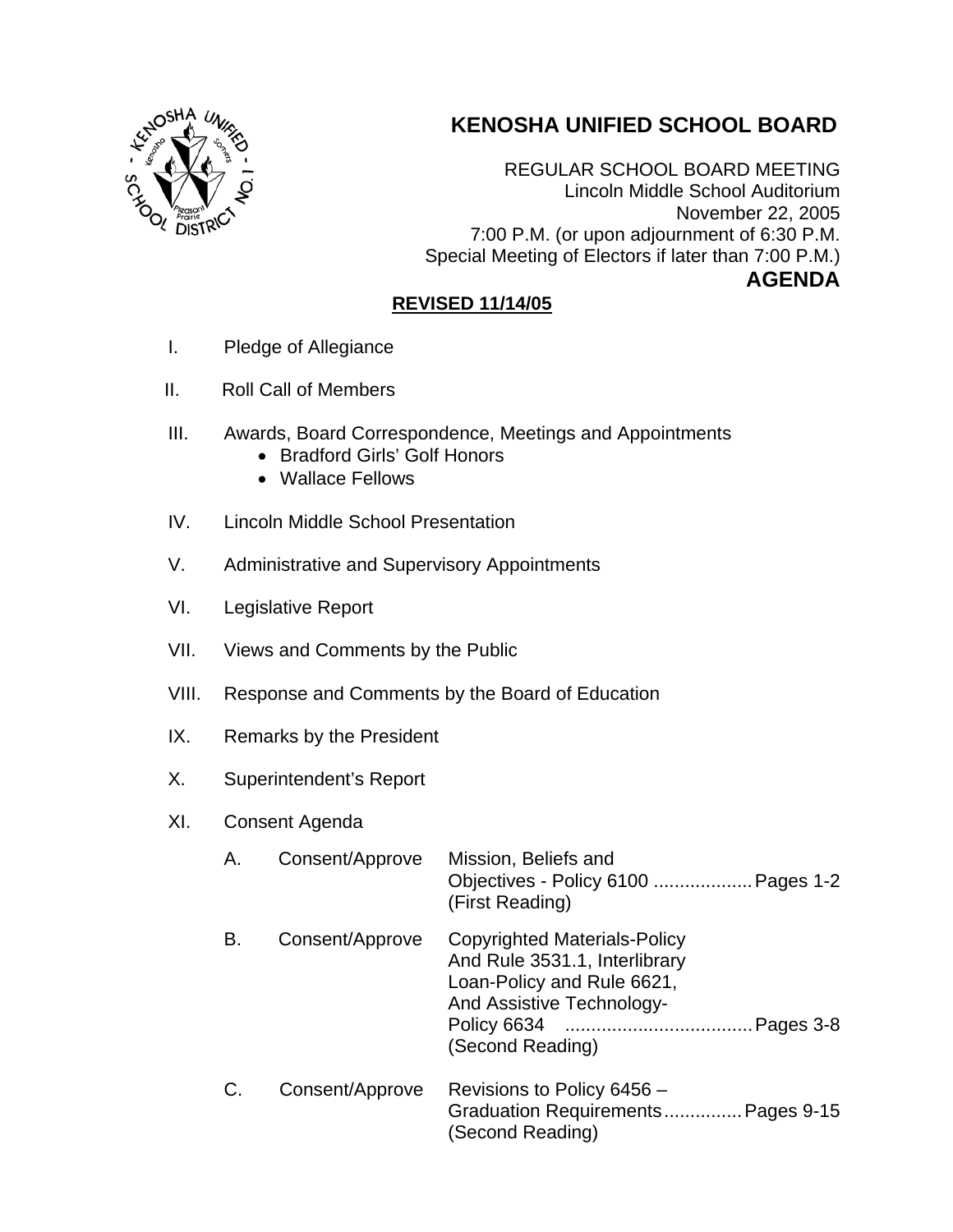SCHOOL BOARD AGENDA Page 2 November 22, 2005

## XI. Consent Agenda – Continued

|       | D.                                 | Discussion/Action        | 2005 Summer School Report Pages 16-17<br>(See appendices distributed with 11/08/05<br>Audit/Budget/Finance and Curriculum/Program<br><b>Committee Agendas)</b>          |
|-------|------------------------------------|--------------------------|-------------------------------------------------------------------------------------------------------------------------------------------------------------------------|
|       | Е.                                 | Consent/Approve          |                                                                                                                                                                         |
|       | F.                                 | Consent/Approve          | Recommendations<br>Concerning Appointments,<br>Leaves of Absence,<br>Retirements and Resignations Page 19                                                               |
|       | G.                                 | Consent/Approve          | Minutes of:<br>Regular MeetingOctober 25, 2005<br>Special Meeting October 20, 2005<br>November 8, 2005<br><b>Special Meeting and Exec Sessions:</b><br>October 25, 2005 |
|       | Н.                                 | Consent/Approve          | Summary of Receipts, Wire<br>Transfers and Check Registers Pages 20-21                                                                                                  |
| XII.  | <b>Old Business</b>                |                          |                                                                                                                                                                         |
|       | А.                                 | Discussion/Action        | Possible Durkee/Lincoln<br>Project<br>(See separate appendices)                                                                                                         |
|       | В.                                 | <b>Discussion/Action</b> | <b>Proposed Property Acquisition</b><br>North of Indian Trail Academy Pages 29-32                                                                                       |
|       | C.                                 | Discussion/Action        | November 1, 2005<br>Referendum Update Pages 33-38                                                                                                                       |
| XIII. | <b>New Business</b>                |                          |                                                                                                                                                                         |
|       | Α.                                 | Discussion/Action        | Scheduling of 2006 Public<br>Hearing on Budget and Annual<br>Meeting of Electors  Page 39                                                                               |
|       | В.                                 |                          | <b>Discussion/Action Search Institute Profiles of</b><br><b>Of Student Life Survey</b>                                                                                  |
| XIV.  | Other Business as Permitted by Law |                          |                                                                                                                                                                         |

XV. Tentative Schedule of Reports, Events and Legal Deadlines For School Board (November-December)..................... Page 40